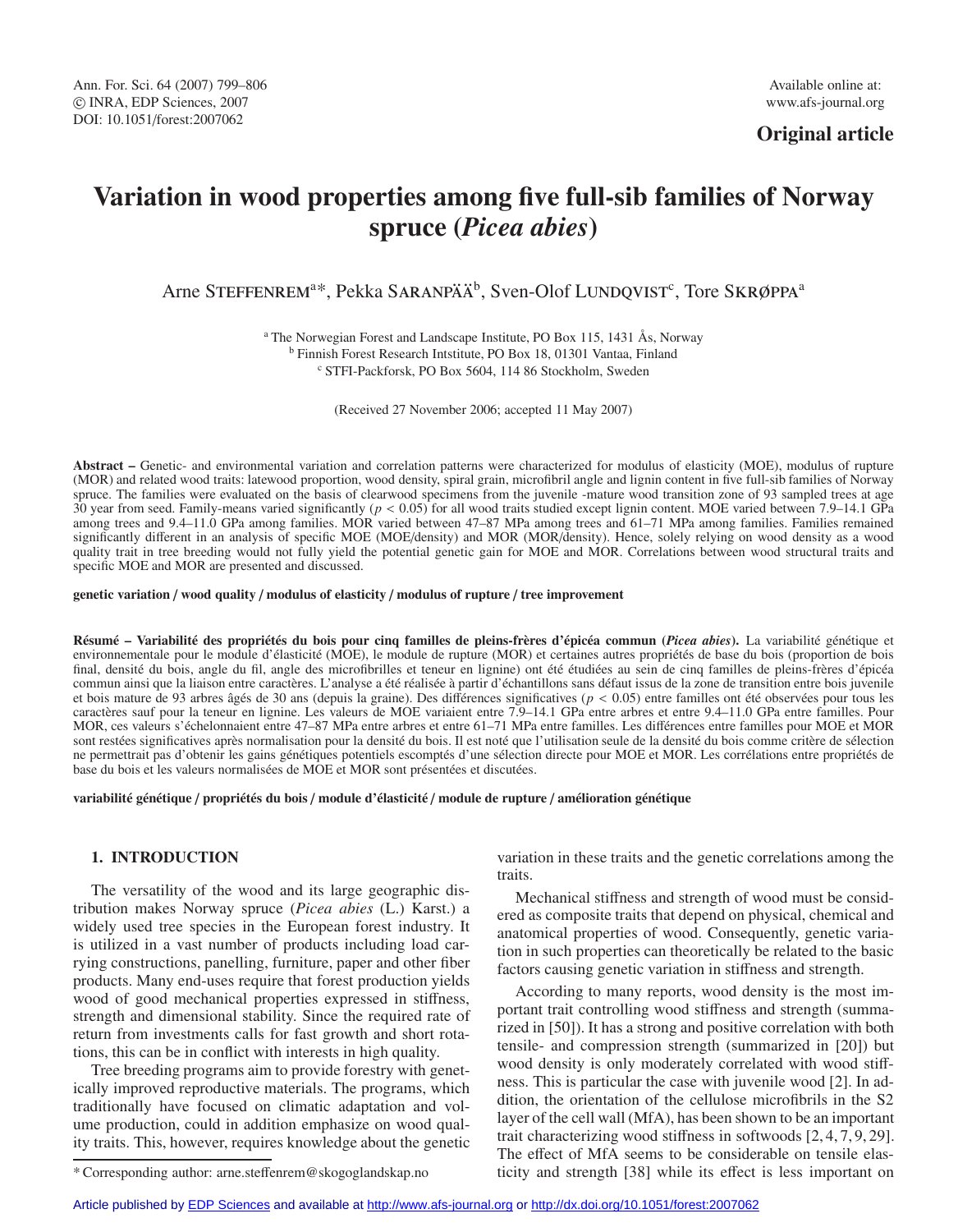compression strength [11]. The effect of spiral grain on stiffness and strength is reported to be considerable when grain angles of mature wood exceed 3◦ in spruce [31, 49]. Spiral grain is more important for tensile- than compression strength (summarized in [20]). Lignin is an important cell wall compound but its effect on strength and stiffness is hardly ever reported in literature. Gindl and Teischinger [11] reported of a weak positive correlation with compression strength.

Density is the most frequently studied wood quality trait in genetic studies of Norway spruce. Previous studies show that its heritability is intermediate to high and that genotype by environment interaction is low [3,13]. Unfortunately, the genetic correlation with growth rate is reported to be negative [18], implying that selection for growth rate could reduce wood density in the long run. Little is known about genetic variation in MfA and its correlations with growth rate in Norway spruce, but Hannrup et al. [13] found intermediate broad sense heritability values and no genetic correlations with growth. Heritability for spiral grain in Norway and Sitka spruce has been reported to be intermediate to high, the genotype by environment interaction low, and the genetic correlation with growth weak [3, 13–16]. Lignin content is summarized to be under strong genetic control, although the range of variation is small [50].

Hannrup et al. [13] studied how the joint effects of several wood quality traits add up to wood stiffness when they estimated low broad sense heritability values for wood stiffness in clones of Norway spruce. This is in contradiction to reports of intermediate to high narrow sense [23, 24] and high broad sense heritability [28] reported for radiata pine (*Pinus radiata*).

Forest tree improvement based on artificial selection methods rely on the existing genetic variation to achieve genetic gain. However, the knowledge regarding genetic variation within natural stands of Norway spruce is very limited for traits affecting wood quality. In addition, knowledge about how wood quality traits correlate genetically with each other and with growth rate is scarce and sometimes contradicting. Hence, the on-going selection for growth traits might cause unintentional adverse effects on wood quality. The aim of this study was to characterize the genetic variation and correlation patterns for clearwood modulus of elasticity (MOE) and rupture (MOR) among offspring from a natural Norway spruce stand grown in a long term progeny test.

# **2. MATERIALS AND METHODS**

Controlled crosses were performed in the spring of 1973 in a natural stand of Norway spruce at Veldre in Ringsaker, (61◦ 00' N, 11◦ 00' E, at 500 m elevation) in southern Norway. Pollen was collected from ten randomly selected trees with both male and female flowers standing at least 50 m apart, and controlled pollinations were made with all pollen lots on female flowers on the same ten trees. This complete diallel mating included reciprocal crosses and self-pollinations [10]. In addition, open pollinated seed was collected from the selected trees. A detailed description of the stand and the crossing procedures is given by Skrøppa and Tho [44].

**Table I.** Traits investigated with abbreviations used in text, units of measurement and total number of observations.

| Trait                     | Abbreviation | Unit               | N  |
|---------------------------|--------------|--------------------|----|
| Tree height               | Height       | m                  | 93 |
| Diameter at breast height | <b>DBH</b>   | <sub>cm</sub>      | 93 |
| Average ring width        | <b>RW</b>    | mm                 | 92 |
| Latewood proportion       | <b>LWP</b>   | $\%$               | 92 |
| Wood density at 12% RH    | Density      | $\text{kg m}^{-3}$ | 93 |
| Spiral grain angle        | Spiral grain | degrees            | 85 |
| Microfibril angle         | <b>MfA</b>   | degrees            | 93 |
| Lignin proportion         | Lignin       | $\%$               | 93 |
| Modulus of elasticity     | <b>MOE</b>   | GPa                | 93 |
| Modulus of rupture        | <b>MOR</b>   | MPa                | 87 |

The seed lots were sown and germinated in the spring of 1974. In 1976, two years from seed, a half diallel of 45 full-sib families was planted together with 10 open pollinated families and three control seed lots in a long term progeny trial at Bjugstad in Gjøvik (60◦ 50' N, 10◦ 40' E, at 350 m elevation). Each family was replicated in 12 blocks. Randomly within each block, each family was planted in a square four-tree plot. This design is a randomized complete block experiment (summarized in [30]). Each block contained 232 trees and with a 2.0 m spacing the size of the blocks were nearly 1/10 of ha. The trial has not been subject to any thinning, fertilizing or pruning until 2001 when some trees from the open pollinated families were sampled for a genetic study of branching traits (unpublished master thesis).

Five genetically independent full-sib families located next to the diagonal in the mating design were selected in 2003. From these families intermediate or co-dominant trees that had no visible major damages or rot, and were not edge trees of large gaps, were sampled. Thus, the sampling was not completely random. In addition to  $\sim$  5% mortality and edge effects, the sampling restrictions made it impossible to sample all five families from all blocks. This imbalance was controlled by dividing the trial into three sampling units based on tree height. Each unit of four blocks is aimed to be as homogenous as possible in respect to site quality. Five to seven trees from each family were randomly selected within each sampling unit.

The trees were felled, and tree height and diameter at breast height (DBH) were recorded. Two succeeding internodes were collected between 2 and 3 m above ground. This sampling height was chosen to avoid basal sweep and thereby reaction wood. The upper internode collected was analysed in this study. A number of traits were measured and an overview of the traits and their abbreviations are given in Table I. Some of the samples were too damaged after the destructive MOR test to measure spiral grain. Therefore the sample size is lower for this trait.

Boards, sized  $20 \times 20 \times 340$  mm, were sawn from the transition between juvenile and mature wood on the north facing side of stem. One board was studied per log. The exact radial position of each sample was described as the distance and number of rings from the pith. The moisture content of the samples was stabilised at 12% relative moisture content by storing them at 20  $\degree$ C and 65% relative humidity for a minimum of two weeks. The dimensions of the samples were measured with a digital caliper and their weights were determined in order to obtain the weight density values (ρ12). Longitudinal MOE and MOR were determined by a four-point bending test [21] according to Saranpää and Repola [40]. Load was applied in the tangential direction with a modified Lloyd universal testing machine (England).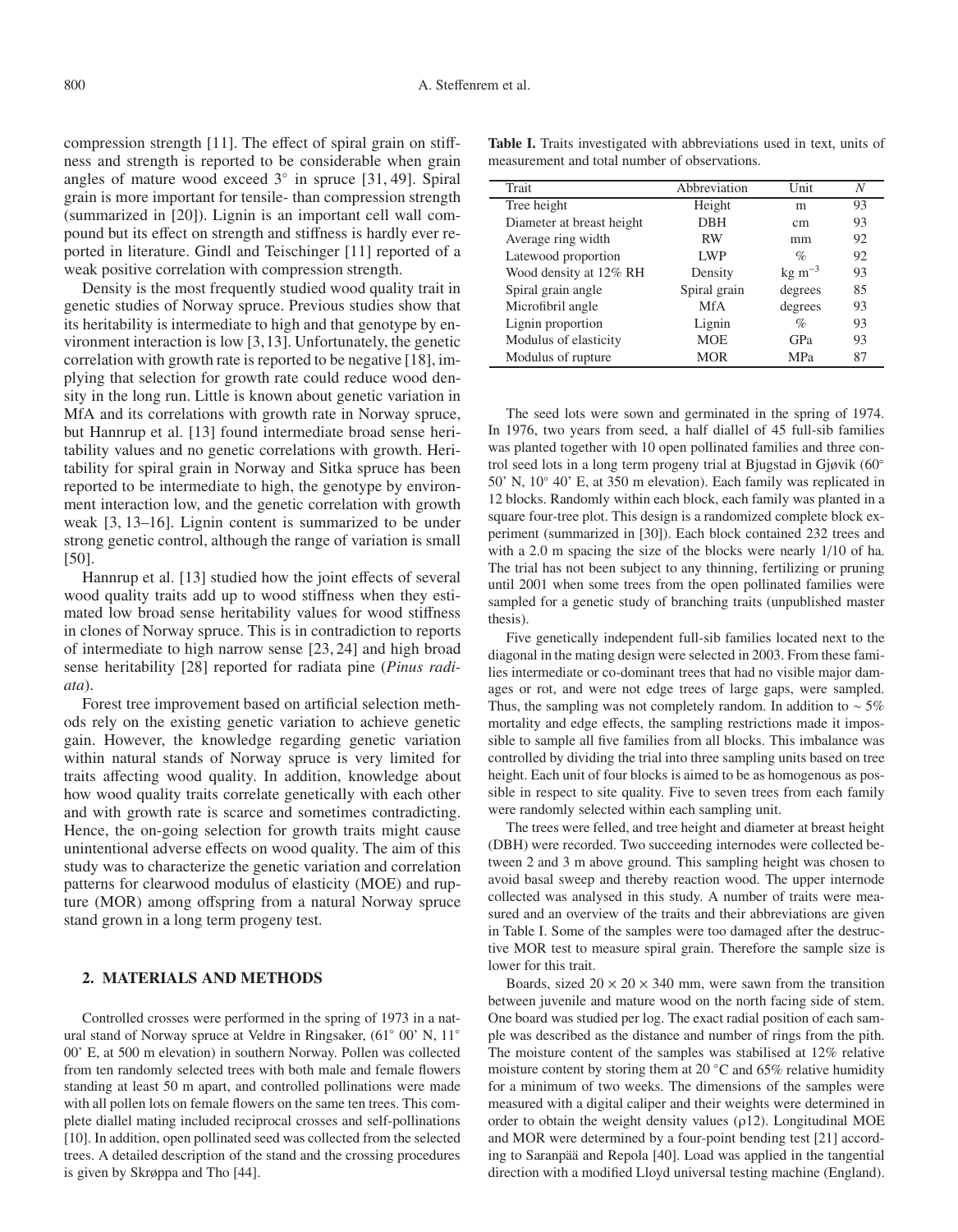Six boards had internodal branches that were considered to affect MOR. These boards were removed from the material. Specific MOE and MOR were calculated as MOE/density and MOR/density respectively.

Lignin content was estimated by Fourier transform infrared (FTIR) spectroscopy [34]. Principal component regression (PCR) models were built for predicting the relative amount of lignin in wood analysed with the FTIR spectroscopy. The method was calibrated with the total lignin amounts determined with the Klason method [6]. The calibrated model was tested with an independent estimation data set. The model was then applied for predicting of lignin content in the samples in our material that can be regarded as very similar to those in the estimation data. Lignin content was determined on sections representing wood from pith to bark on the south facing side of stem.

After MOE and MOR testing, a 12 mm piece of wood was sawn as close to the fracture as possible and MfA was measured by the X-ray diffractiometry method implemented in the SilviScan-3 [8] at STFI-Packforsk in Sweden.

The reflected light intensity method implemented in WinDendro [37] was used to asses ring width (RW) and latewood proportion (LWP) on the radial surface of the boards. The demarcation between earlywood and latewood in each ring was set to be the point where light intensity was 30% of the difference between the minimum and maximum within ring light intensity. This demarcation criterion would resemble the 2/3rd of maximum-minimum wood density threshold often used for Norway spruce [19].

The grain angle (spiral grain) was measured by pulling a needle attached to an arm along the pith- and bark facing side of the boards. The needle followed the grain and left a track in the wood. The angle of this track relative to the longitudinal direction of the boards was measured by a protractor in degrees. The mean of the pith- and bark facing readings was used in the analysis.

#### **Data analysis**

The analyses of growth traits are here based on measurements only on sampled trees. The family-mean correlation between the height of all trees in trial and sampled trees was 0.96, which indicate that the families were well represented by the sampled trees.

Analyses of variance and covariance were performed for all traits, including specific MOE and MOR, based on the type III sum of squares in SAS PROC GLM [43]. The coefficient of variation (CV) was calculated as  $(\sqrt{MS_E}/\overline{y}) \cdot 100$ . Since wood properties are known to vary rapidly with increasing distance from pith in the juvenile wood of conifers [1,5,22], distance from pith to the location of the extracted boards was treated as a covariate in all analysis of RW, LWP, density, spiral grain, MfA, MOE and MOR. Total mean, *p*-value and CV are reported.

General mixed models for analysis of variance and covariance used were,

$$
y_{ijn} = \mu + \alpha_i + \gamma_j + \beta X_{ijn} + \alpha \gamma_{ij} + \varepsilon_{ijn}
$$
 (1)

where,  $y_{i j n}$  is the observation on the sample from tree *n* in family *i* in block *j*.  $\mu$  is the total mean,  $\alpha_i$  is the fixed effect of family *i*,  $\gamma_i$  is the random effect of the blocks,  $\beta X_{ijn}$  is the covariate term of which *X* is the observed distance from pith for the sample from tree *n* in family *i* in block *j*,  $\alpha \gamma_{ij}$  is the random interaction between family *i* and block *j* and  $\varepsilon_{ijn}$  is the random residual. The random terms are assumed to

**Table II.** Total means, *p*-values, and coefficient of variation (CV) from the analysis of variance and covariance. Covariate (distance to pith) indicated by "-" was not analysed for respective trait. Effects significantly different from  $0 (p \le 0.05)$  is indicated in bold types.

|              |       | Model terms   |         |              |                       |           |  |
|--------------|-------|---------------|---------|--------------|-----------------------|-----------|--|
| Trait        |       | Mean Distance | Family  | <b>Block</b> | Family $\times$ Block | <b>CV</b> |  |
| Height       | 12.7  |               | < 0.001 | 0.002        | 0.007                 | 5.8       |  |
| <b>DBH</b>   | 14.3  |               | 0.13    | 0.04         | < 0.001               | 9.5       |  |
| <b>RW</b>    | 3.2   | 0.09          | 0.76    | 0.03         | 0.19                  | 16.0      |  |
| <b>LWP</b>   | 29.0  | 0.73          | 0.02    | 0.06         | 0.36                  | 15.2      |  |
| Density      | 410   | 0.19          | 0.02    | < 0.001      | 0.43                  | 6.5       |  |
| Spiral grain | 1.0   | 0.90          | 0.004   | 0.69         | 0.02                  | 69.9      |  |
| <b>MfA</b>   | 11.2  | 0.51          | 0.05    | 0.88         | 0.71                  | 21.7      |  |
| Lignin       | 25.5  |               | 0.12    | 0.55         | 0.002                 | 2.1       |  |
| <b>MOE</b>   | 10.3  | 0.19          | 0.003   | 0.005        | 0.46                  | 10.1      |  |
| MOE/density  | 0.025 | 0.72          | 0.009   | 0.83         | 0.41                  | 8.1       |  |
| <b>MOR</b>   | 66.7  | 0.55          | 0.002   | 0.004        | 0.38                  | 9.6       |  |
| MOR/density  | 0.16  | 0.47          | < 0.001 | 0.30         | 0.78                  | 5.4       |  |

have expectation equal zero and respective variances. The covariate term was not included in the model when analyzing height, DBH and lignin content. There was no difference whether distance to pith was measured in metric units or as ring number from pith. Therefore only the metric distance is used. Since more than one tree could have been sampled from each family in the same block, the  $\alpha\gamma_{ii}$  estimates the plot effect. The plot effect was not significant for any of the wood quality traits investigated.

Least-squares means (LS-means) for families and best linear unbiased predictior (BLUP) [17] for blocks were computed according to the mixed model (1) in SAS PROC MIXED [43]. Phenotypic-, family-mean- and environmental correlations where then estimated by computing Pearson correlation coefficients based on phenotypic values, LS-means and BLUP values, respectively, in SAS PROC CORR [43].

# **3. RESULTS**

The estimated production potential varied from 11 to 15  $\text{m}^3$ ha<sup>-1</sup> y<sup>-1</sup> [47] among blocks. This affected height and DBH with significant variation among blocks ( $p < 0.05$ ) (Tab. II). There were significant differences among families for height  $(p < 0.001)$  but not for DBH  $(p = 0.13)$  and the most vigorously growing family had 10% higher height than the average of all families. Family by block interaction (plot effects) was significant for both traits ( $p < 0.01$ ).

The variation in the radial distance from clearwood specimen to pith did not prove to be a significant regressor for any of the traits analysed ( $p > 0.05$ ) (Tab. II).

Significant differences among families ( $p < 0.05$ ) were found for LWP, density, spiral grain and MfA but not for RW and lignin content (Tab. II). Significant variation among blocks were found for RW and density (*p* < 0.05) and almost for LWP  $(p = 0.06)$ . Of the traits showing significant family variation, only spiral grain had a significant plot effect.

The CVs for the majority of the traits varied between 2 and 22% (Tab. II). However, the CV for spiral grain was high (∼ 70%) indicating a very high experimental error.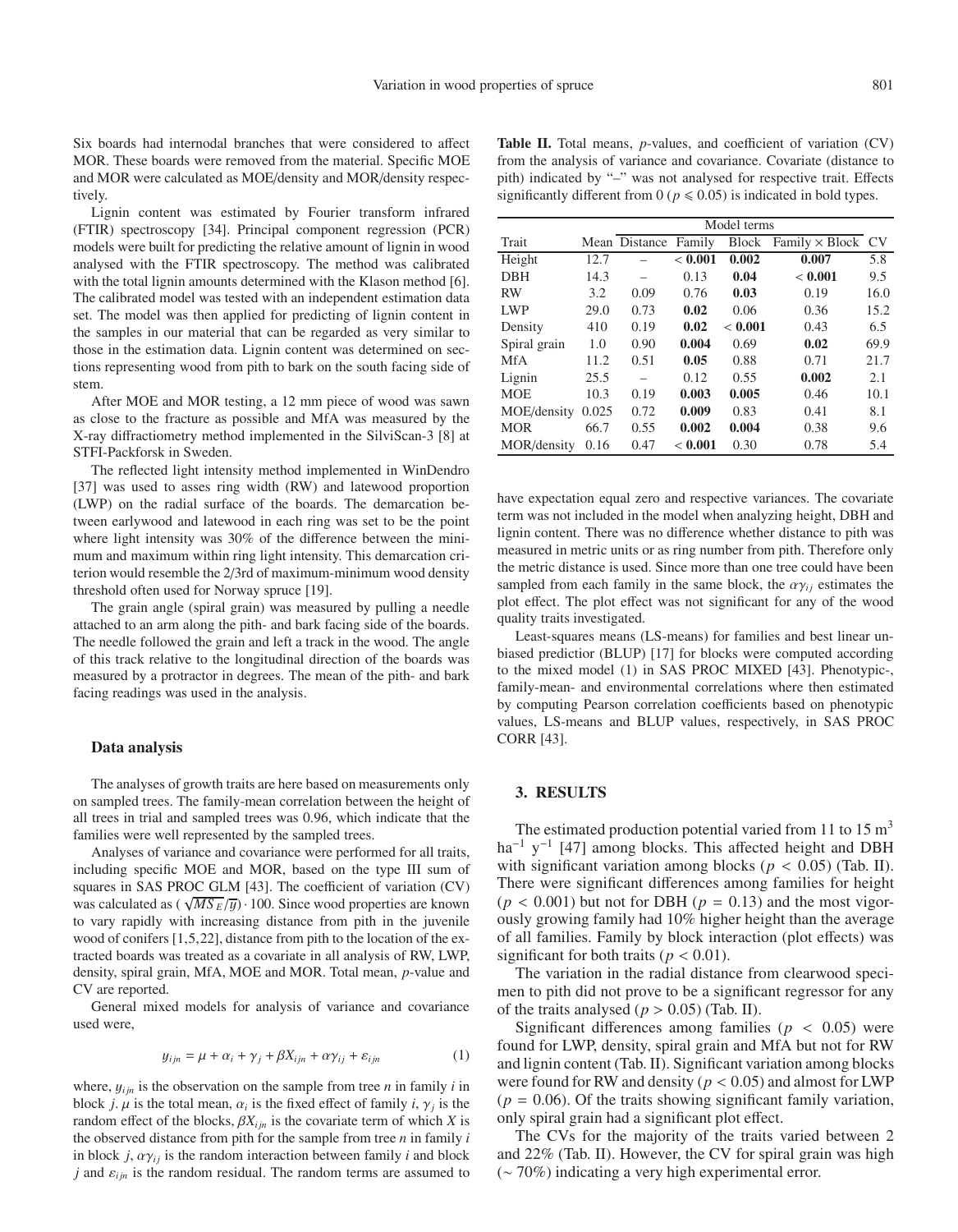

**Figure 1.** The relationship between (a) RW and density, (b) LWP and density, (c) density and MOE and (d) density and MOR on three levels: individual tree (.), family mean ( $\bullet$ ) and block mean ( $\circ$ ). Pearson correlation coefficients for individual tree ( $r_i$ ), family-mean ( $r_f$ ) and blockmean  $(r_b)$  correlations are shown. Coefficients marked with \* are significantly different from 0 ( $p \le 0.05$ ). A family that broke with several correlations is indicated  $(①)$ .

There were highly significant differences among families for MOE and MOR ( $p < 0.01$ ) (Tab. II). There were also significant variation among blocks ( $p < 0.01$ ) but no significant plot effect existed ( $p \approx 0.4$ ). The family variation remained significant when the analysis was performed on specific MOE and MOR ( $p < 0.01$ ). The variation due to blocks did, however, vanish completely  $(p > 0.3)$  and the CVs were reduced by 2% points for MOE and nearly 5% points for MOR.

#### **Correlations**

Relationships among traits are presented on three levels in Figure 1. These levels are: individual tree, family-mean and block-mean level. Since no variation among blocks was found for specific MOE and MOR, no block means based on BLUP could be estimated. Hence, the analysis of relationships between wood structural traits and specific MOE and MOR are based on individual tree and family-mean level correlations (Figs. 2 and 3).

The negative individual tree correlation between RW and density  $(r_i = -0.73)$  had its parallel in the very strong and negative block-mean correlation  $(r_b = -0.93)$  (Fig. 1a). The correlations between LWP and density were positive but somewhat weaker than what was the case for RW (Fig. 1b). The blockmean correlation ( $r_b$  = 0.48) was on the same magnitude as the individual tree correlation  $(r<sub>i</sub> = 0.50)$ . The family-mean correlations for RW and LWP with density were weaker the but showed the same sign ( $r_f = -0.21$  and  $r_f = 0.18$ , respectively).

The individual tree correlation between density and MOE was moderate  $(r<sub>i</sub> = 0.74, Fig. 1c)$  compared to the very strong correlation between density and MOR  $(r_i = 0.91, \text{Fig. 1d})$ . The block-mean correlations were very strong in both cases  $(r_b > 0.94)$ . The family-mean correlations were in general weaker since one family in particular broke with this relationship  $(0.59 < r_i < 0.76)$ . This family is indicated in all figures.

There were strong correlations between MOE and MOR for individual trees ( $r_i$  = 0.89), family-means ( $r_f$  = 0.94) and block-means  $(r_b = 0.94)$  (data not shown).

Weak, but significant ( $p \le 0.05$ ) and negative individual tree correlations were found for specific MOE with MfA and lignin (Figs. 2b and 2c), and for specific MOR with LWP and lignin (Figs. 3a and 3c). The family-mean correlations were not significant ( $p > 0.05$ ) and in some cases contradicting the individual tree correlations in respect to the sign. The correlation between MfA and specific MOE (and MOR), e.g., was negative on individual tree level but positive on family mean level.

Spiral grain was negatively correlated with both specific MOE and MOR on individual tree level (Figs. 2d and 3d, respectively), but the correlation was weak and not significant  $(p \approx 0.25)$ . The family-mean correlations were, however, very strong ( $r_f$  > -0.93) and significant ( $p \le 0.05$ ).

#### **4. DISCUSSION**

The variations in wood quality traits within a stand of Norway spruce would be due to both environmental and genetic origin. The results clearly show that there exists significant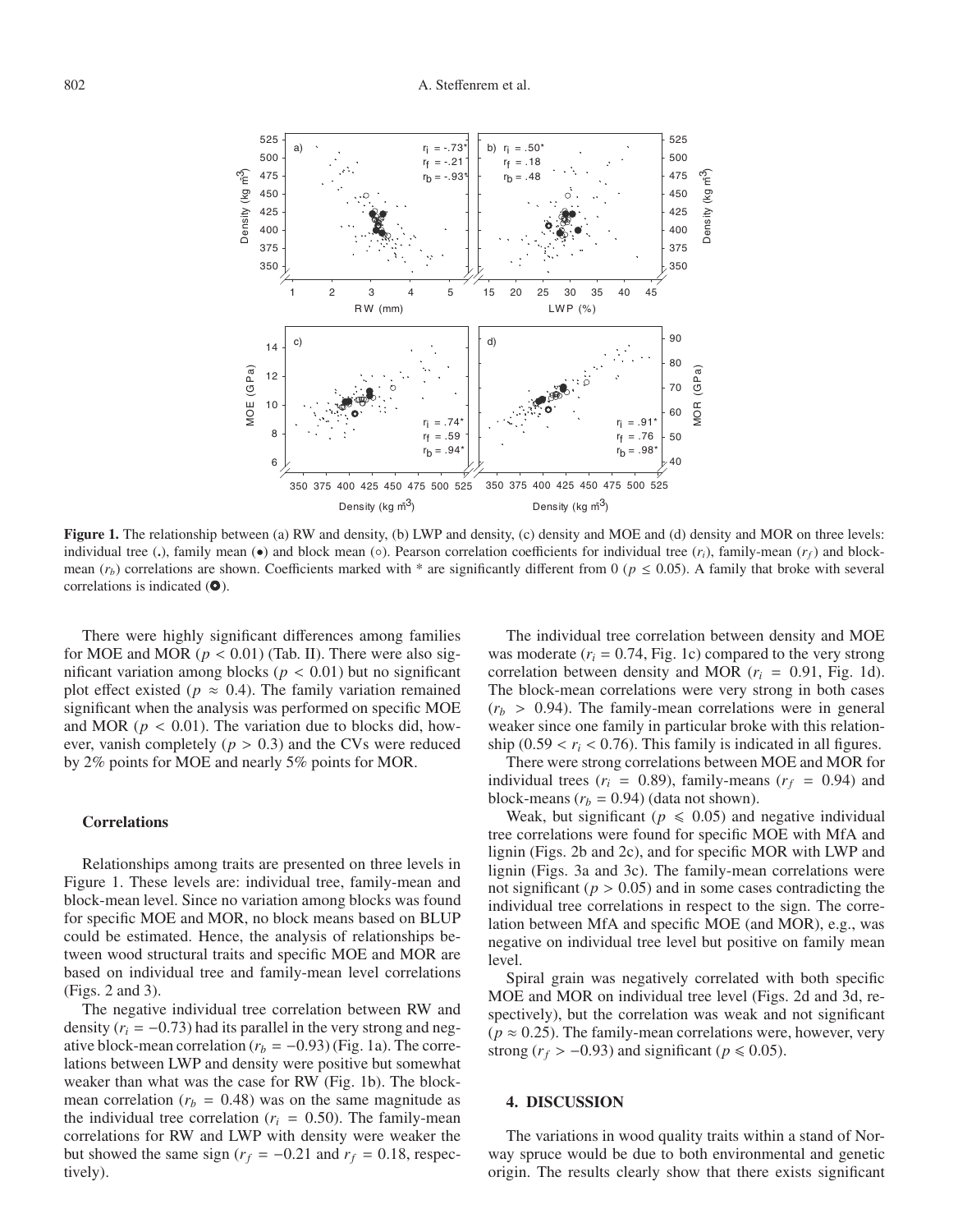

**Figure 2.** The relationship between specific MOE (MOE/density) and (a) LWP, (b) MfA, (c) lignin and (d) spiral grain on individual tree level (a) and family mean level ( $\bullet$ ). Pearson correlation coefficients for individual tree  $(r_i)$  and family mean  $(r_f)$  correlations are shown. Coefficients marked with  $*$  is significantly different from 0 ( $p \le 0.05$ ). A family that broke with several correlations is indicated ( $\bullet$ ).



**Figure 3.** The relationship between specific MOR (MOR/density) and a) LWP, b) MfA, c) lignin and d) spiral grain on individual tree level (a) and family mean level ( $\bullet$ ). Pearson correlation coefficients for individual tree  $(r_i)$  and family mean  $(r_f)$  correlations are shown. Coefficients marked with  $*$  is significantly different from 0 ( $p \le 0.05$ ). A family that broke with several correlations is indicated ( $\bullet$ ).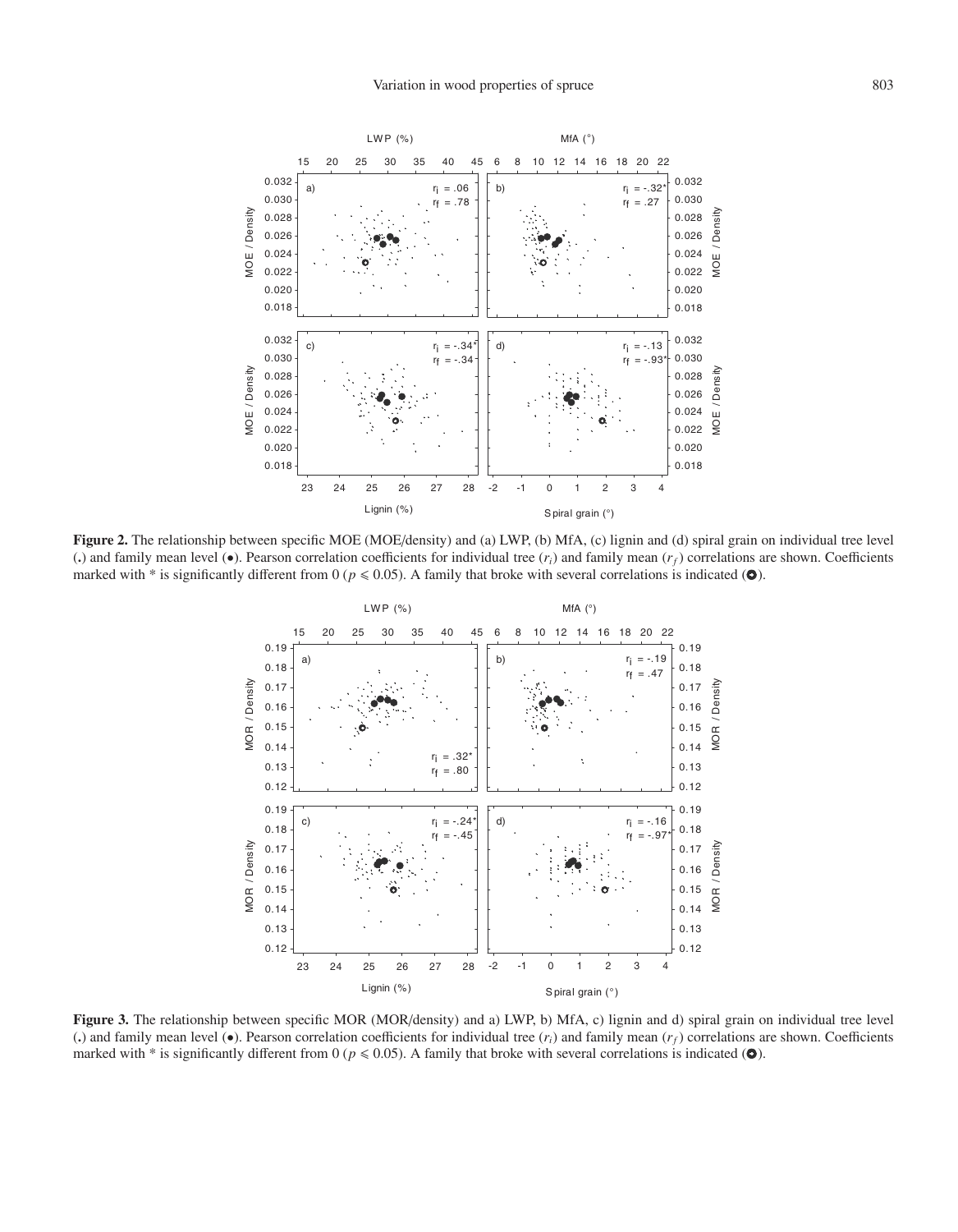environmental and genetic variation for clearwood MOE and MOR in progenies from a natural stand of Norway spruce. The relationships between density and MOE and MOR are well known [20]. Since the dependency of density on the mechanical properties of wood often is regarded to be functional, normalization by dividing with sample density is often used (e.g. [9,29]). However, the family variation persists even when the normalized traits, specific MOE and MOR, were analyzed. Hence, genetic variation in traits correlated with MOE and MOR, other than density, is likely to contribute to the observed genetic variation in MOE and MOR.

The genetic variation found for wood traits is supported by earlier reports of significant genetic variation in Norway spruce for LWP [13, 18], wood density [3, 13, 18], spiral grain [3, 13] and MfA [13]. The low variation found for lignin content is supported by earlier results from trials with sexually reproduced families of Norway spruce [13], but contradicting the high broad sense heritabilities obtained from clones [13]. The latter study does also discuss whether the inheritance could predominantly be non-additive which would explain the contradicting results obtained from families and clones. In addition, results from eucalyptus (*Eucalyptus globulus*) [33] indicate that the degree of genetic control might be different for different types of lignin.

After 27 years in field there were significant family differences in height but not in DBH. DBH and RW were only intermediately correlated  $(r_i = 0.60, \text{ data not shown})$ . RW was measured on the boards and since these only represent a part of the diameter RW can only indirectly be seen as a growth parameter in this study.

#### **4.1. Correlations**

Correlations based on the measured values on individual trees, phenotypic correlations, include all genetic and environmental variation [48]. The block-mean correlations based on BLUP are environmental correlations caused by differences between blocks in factors such as growth conditions and competition. Family-mean correlations based on LS-means are adjusted for the imbalanced sampling of families across blocks. It is however not fully a genetic correlation and caution must be taken when drawing conclusions based on a material with only five families.

Wood density is a physical property that is directly related to tracheid width, tracheid wall thickness and the wallto-lumen ratio of the tracheids [36]. These characteristics are again closely related to radial growth (RW) since the proportion of latewood (LWP) tends to decrease with increasing ring width (RW) [32, 39]. The phenotypic correlation between RW and LWP were only intermediate  $(r<sub>i</sub> = -0.42$ , data not shown) and density correlated stronger with RW (Fig. 1a) than with LWP (Fig. 1b). It could be discussed if the light intensity method used in WinDendro [37] could introduce some experimental error which makes correlations with LWP vague in this material.

The results support that density has large impact on MOE (Fig. 1c) and MOR (Fig. 1d). The relatively stronger influence

of density on MOR compared to MOE is supported by e.g. Saranpää and Repola [40] and Raiskila et al. [35]. The environmental correlation between RW and density is very strong  $(r_b = -0.93)$  and so is the correlations between density and both MOE and MOR ( $r_b > 0.94$ ). Hence, the environmental variation found for MOE and MOR can be attributed to the effect environment has on diameter growth and consequently wood density. This conclusion is supported by the results of the analysis of variance; the significant variation among blocks for MOE and MOR vanished when analyzing specific MOE and MOR.

There seems to be some negative impact of MfA on specific MOE (Fig. 2b) and MOR (Fig. 3b) even if it is less significant in comparison to the findings in loblolly and radiata pine [4, 29]. However, the observed MfA values, with a mean of 11◦ and a variation from 8◦ to 20◦, indicates that the majority of wood measured has reached maturity in respect to MfA [26, 41, 42]. The boards were extracted between ring 4 and cambium, which varied to be 13–21 rings from pith. This is in the transition zone between juvenile and mature wood in Norway spruce [5, 22], or in the zones of juvenile corewood and juvenile transition wood according to Burdon et al. [1]. The maturity of the wood measured could partly explain the weak correlations with MOE, since also the reports from radiata pine indicate that MfA is more important in juvenile wood [4]. No phenotypic correlation between MfA and RW or density existed (data not shown) and since there were no effect of blocks in the analysis of variance (Tab. II), it can be concluded that the growth rate and site quality variation observed among blocks has no or very limited effect on MfA.

It is difficult to find support for the observed negative phenotypic correlation between lignin and specific MOE and MOR (Figs. 2d and 3d, respectively) in the literature. The contrary was reported by Gindl and Teischinger [11] when they found a weak, but significant, positive relationship between compression strength and lignin content. Since the cell structure in earlywood contains higher proportions of lignin-rich middle lamella than latewood (summarized in [20]), the effect of lignin on MOE and MOR could be confounded with other correlated traits such as RW, LWP and density.

There is one family that in some cases weakens and in other cases strengthens the family-mean correlations compared to the phenotypic and environmental correlations. This family is indicated in Figures 1–3. This particular family has lower MOE and MOR than what would be expected in relation to its density (Figs. 1c and 1d). The family has lower LWP (Fig. 1b) than the rest, but most striking is the higher spiral grain (Figs. 2d and 3d). The scatter plots (Figs. 2d and 3d) show that this family is relatively alone about causing the strong negative relationship between spiral grain and specific MOE and MOR on family-mean level. Increased spiral grain is expected to reduce MOE and MOR [20]. But the limited number of families and the low spiral grain values observed do not allow for any definite conclusions.

Mild compression wood is likely to occur to some extent in wood samples extracted near the juvenile wood in Norway spruce. Compression wood is known to contain more lignin, have higher density and MfA and have lower MOE and MOR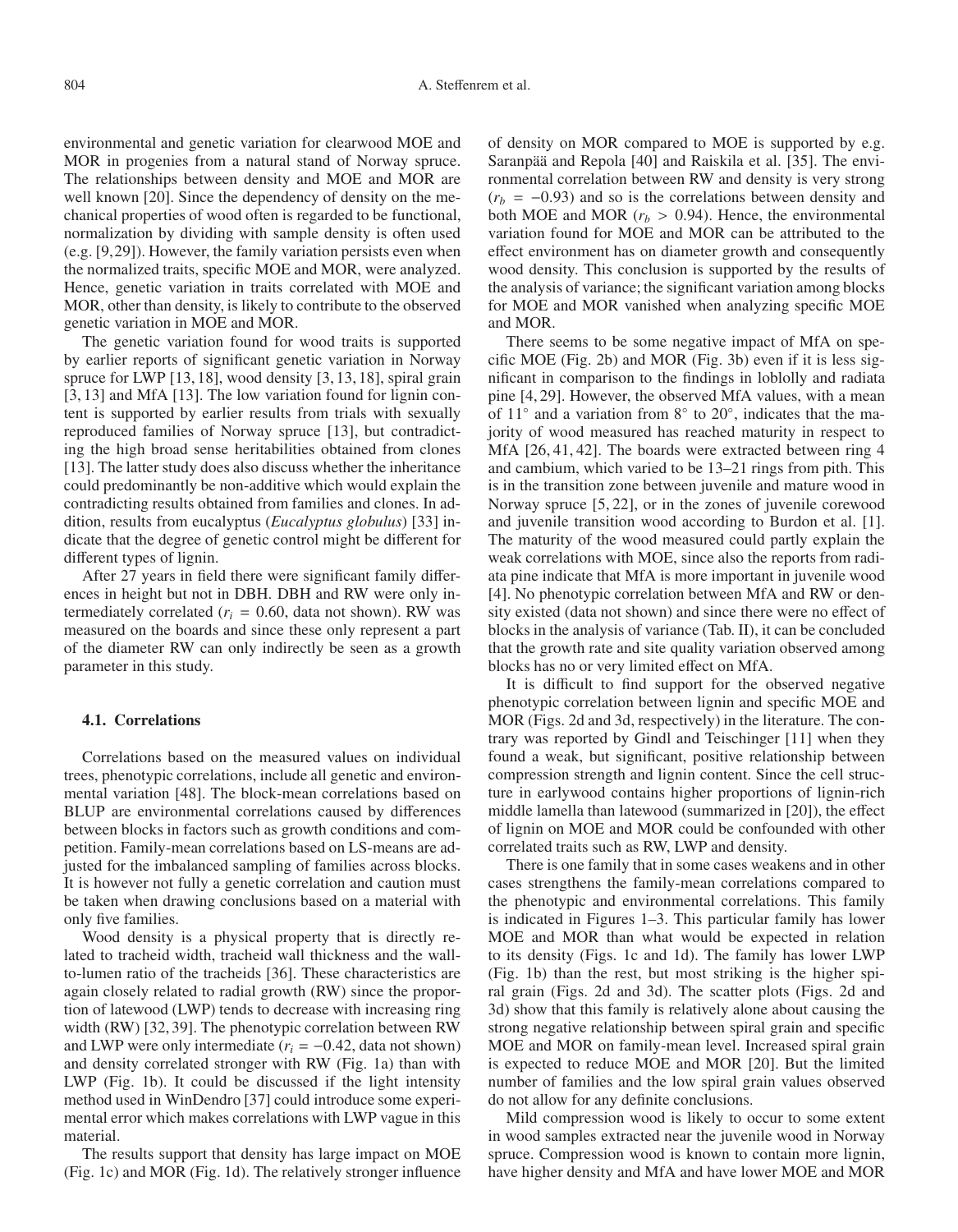than normal wood [46]. Since the highest MfA values observed in this material is lower than 20˚ it is unlikely that compression wood had strong influence on the results.

# **4.2. Implications for breeding**

The ten parent trees in the diallel mating design were selected to sample the genetic variation in a natural stand of Norway spruce in this region of Norway. This survey had to be limited to a subset of the families in the half diallel planted at Bjugstad. The five families analysed here is the highest number of genetically independent families among the 45 families and can not fully represent the total genetic variation in the natural stand. Nevertheless, our results show that wood density alone might not be sufficient as a wood quality selection criterion in a tree improvement program. Wood density is correlated with stiffness and strength, but this trait could not explain all the variation observed among families. This suggests that other traits, such as spiral grain, MfA and lignin content, could cause genetic variation in MOE and MOR. Hence, implementation of wood quality traits in breeding programs for Norway spruce should not alone rely on density measurements. Improvement of spiral grain and MfA is in addition likely to have a positive effect on shape stability in lumber from Norway spruce [45].

Clearwood MOE and MOR are direct measurements of wood quality traits that are important for the utilization of wood in load carrying constructions. The strong correlations found between MOE and MOR, both on individual tree level and family-mean level, suggest that they can be treated as the same trait in practical tree breeding. By direct measurements of wood stiffness or MOE on standing trees in field [12,25,27], selection for improved wood strength would be possible independently of whether the variation is caused by wood density or other underlying traits. Differences were found among families within a natural stand of Norway spruce, indicating that there is genetic variation present that can be utilized to improve the future wood quality by the means of tree breeding.

**Acknowledgements:** This study was supported by a grant from the Nordic Forest Research Co-operation Committee. The diallel experiment was initially established by Jon Dietrichson. We would like to thank: Björn Hannrup for initiating and leading the project; Tapio Järvinen, Tapio Nevalainen and Kari Sauvala for sample preparation and determing MOE and MOR; Irmeli Luovula for analysing the FTIR samples; Åke Hansson and Örjan Hedenberg for preparing and analysing the samples on SilviScan-3; Christian Kierulf for collecting the samples in field; the forest owner, Hans Bjugstad for all cooperation; Øystein Johnsen for comments and feedback on manuscript.

## **REFERENCES**

- [1] Burdon R.D., Kibblewhite R.P., Walker J.C.F., Megraw R.A., Evans R., Cown D.J., Juvenile versus mature wood: A new concept, orthogonal to corewood versus outerwood, with special reference to *Pinus radiata* and *P. taeda*, For. Sci. 50 (2004) 399–415.
- [2] Cave I.D., Walker J.C.F., Stiffness of wood in fast-grown plantation softwoods – The influence of microfibril angle, For. Prod. J. 44 (1994) 43–48.
- [3] Costa e Silva J., Borralho N.M.G., Wellendorf H., Genetic parameter estimates for diameter growth, pilodyn penetration and spiral grain in *Picea abies* (L.) Karst, Silvae Genet. 49 (2000) 29–36.
- [4] Cown D.J., Hébert J., Ball R., Modelling radiata pine lumber characteristics. Part 1: Mechanical properties of small clears, N.Z. J. For. Sci. 29 (1999) 203–213.
- [5] Danborg F., Juvenile wood in Norway and sitka spruce. Anotomy, density, drying properties, visual grading and strength properties, Forskningsserien nr. 18-1996, Forskningscenteret for Skov & Landskap, Hørsholm, 1996, 1996, pp. 1–40.
- [6] Dence C.W., The Determination of lignin, in: Lin S.Y., Dence C.W. (Eds.), Methods in Lignin Chemistry, Springer-Verlag, Heidelberg, 1992, pp. 33–61.
- [7] Downes G.M., Nyakuengama J.G., Evans R., Northway R., Blakemore P., Dickson R.L., Lausberg M., Relationship between wood density, microfibril angle and stiffness in thinned and fertilized *Pinus radiata*, Iawa J. 23 (2002) 253–265.
- [8] Evans R., A variance approach to the X-ray diffractometric estimation of microfibril angle in wood, Appita J. 52 (1999) 283–289, 294.
- [9] Evans R., Ilic J., Rapid prediction of wood stiffness from microfibril, angle and density, For. Prod. J. 51 (2001) 53–57.
- [10] Fins L., Friedman S.T., Brotschol J.V., Handbook of quantitative forest genetics, Kluwer Academic Publishers, London, 1992.
- [11] Gindl W., Teischinger A., Axial compression strength of Norway spruce related to structural variability and lignin content, Compos. Part A - Appl. Sci. Manuf. 33 (2002) 1623–1628.
- [12] Grabianowski M., Manley B., Walker J.C.F., Acoustic measurements on standing trees, logs and green lumber, Wood Sci. Technol. 40 (2006) 205–216.
- [13] Hannrup B., Cahalan C., Chantre G., Grabner M., Karlsson B., Le Bayon I., Jones G.L., Müller U., Pereira H., Rodrigues J.C., Rosner S., Rozenberg P., Wilhelmsson L., Wimmer R., Genetic parameters of growth and wood quality traits in *Picea abies*, Scand. J. Forest Res. 19 (2004) 14–29.
- [14] Hannrup B., Grabner M., Karlsson B., Müller U., Rosner S., Wilhelmsson L., Wimmer R., Genetic parameters for spiral-grain angle in two 19-year-old clonal Norway spruce trials, Ann. For. Sci. 59 (2002) 551–556.
- [15] Hansen J.K., Roulund H., Genetic parameters for spiral grain, stem form, pilodyn and growth in 13 years old clones of Sitka spruce (*Picea sitchensis* (Bong.) Carr.), Silvae Genet. 46 (1997) 107–113.
- [16] Hansen J.K., Roulund H., Genetic parameters for spiral grain in two 18-year-old progeny trials with Sitka spruce in Denmark, Can. J. For. Res. 28 (1998) 920–931.
- [17] Henderson C.R., Selection index and expected genetic advance, in: Hanson W.D., Robinson H.F. (Eds.), Statistical genetics and plant breeding, National Academy of Sciences and National Research Council, Publ. No. 982, Washington, DC, 1963, pp. 141–163.
- [18] Hylen G., Genetic variation of wood density and its relationship with growth traits in young Norway spruce, Silvae Genet. 46 (1997) 55–60.
- [19] Hylen G., Age trends in genetic parameters of wood density in young Norway spruce, Can. J. For. Res. 29 (1999) 135–143.
- [20] Kollmann F.F.P., Côté Jr. W.A., Principles of wood science and technology. I. Solid wood, Springer-Verlag, Berlin, 1968.
- [21] Kučera B., Skandinaviske normer for testing av små feilfrie prøver av heltre, Skogforsk, Norwegian Forest Research Institute, Ås, 1992.
- [22] Kučera B., A hypothesis relating current annual height increment to juvenile wood formation in Norway spruce, Wood Fiber Sci. 26 (1994) 152–167.
- [23] Kumar S., Genetic parameter estimates for wood stiffness, strength, internal checking, and resin bleeding for radiata pine, Can. J. For. Res. 34 (2004) 2601–2610.